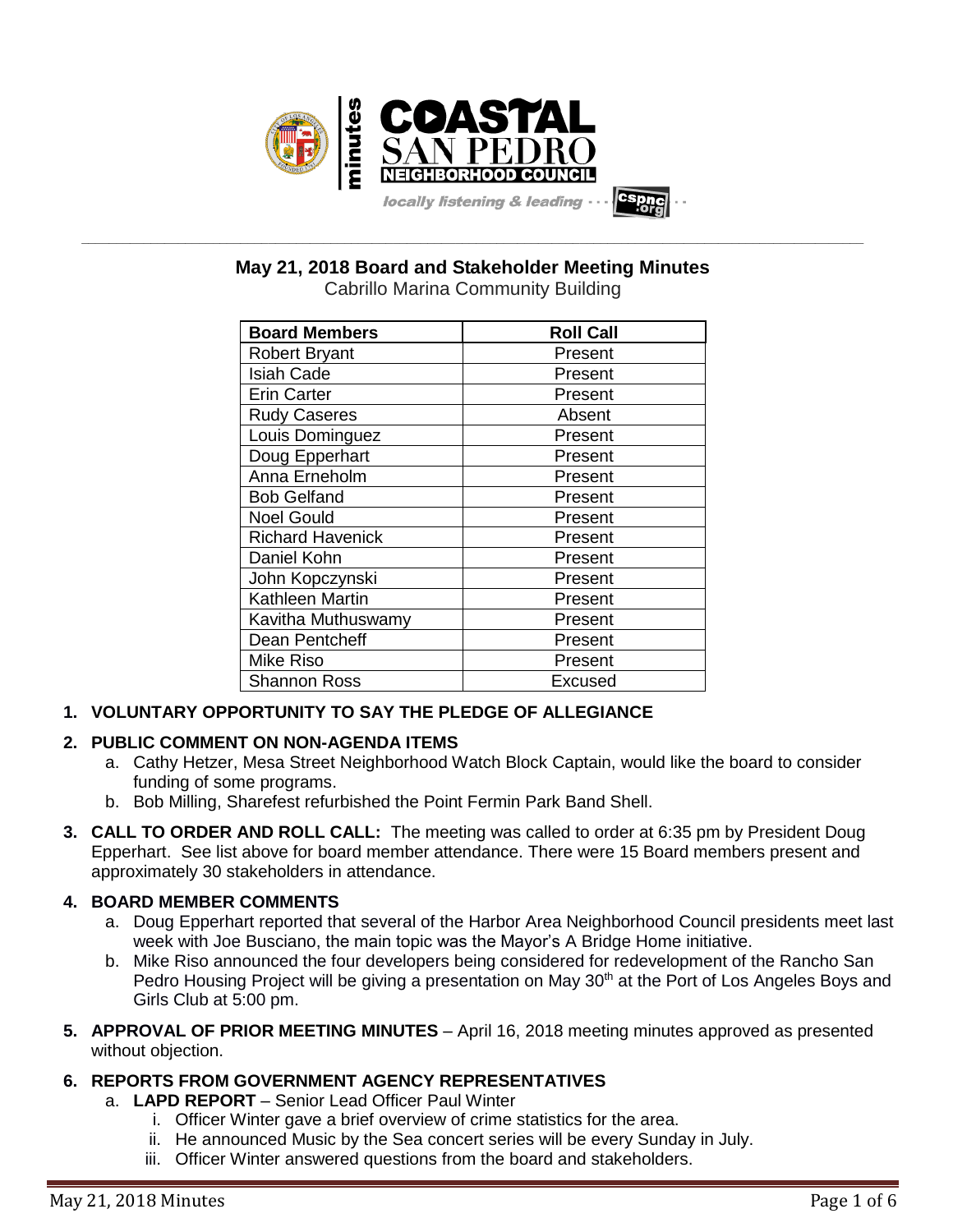### b. **Councilman Joe Buscaino** – San Pedro Field Deputy Ryan Ferguson

- i. Mr. Ferguson provided a written report that included some of the following.
- ii. He will be out of the office on vacation starting Friday June 1<sup>st</sup>, returning Monday June 18<sup>th</sup>.
- iii. The Councilman is taking the Mayor's A Bridge Home Mayor's program under serious consideration.
- iv. Please call 311 for downed palm fronds.
- v. There were no questions from the board and stakeholders.
- c. **Port of Los Angeles** Augie Bezmalinovich
	- i. The next meetings of the Board of Harbor Commissioners are Thursdays, June  $7<sup>th</sup>$  and June 21<sup>st</sup>, at 8:30 am at the Port Administration Building.
	- ii. The Harbor Boulevard Roadway Improvement project is complete, landscaping still in process until August. They are planning a grand opening in Plaza Park at 11:45 am on Thursday, June 7 th .
	- iii. San Pedro Public Market up date, demolition between the Fish Market and Port's O' Call Restaurant is complete.
	- iv. The annual Cars & Stripes Forever event will be Friday, June  $29<sup>th</sup>$  from 5:00 to 10:00 pm.
	- v. There were no questions from the board and stakeholders.
- d. **Department of Neighborhood Empowerment (DONE)** Obiamaka Ude, Neighborhood Council Advocate
	- i. The Department of Neighborhood Empowerment is hosting the 3<sup>rd</sup> annual Civic Youth Academy for ages 16 to 24.
	- ii. The Homelessness Alliance meeting has been rescheduled for Tuesday, May 29<sup>th</sup> at Deaton's Civic Auditorium.
	- iii. Ms. Ude answered questions from the board and stakeholders.
- e. **Office of Mayor Garcetti** Manny Lopez, Harbor Area Representative Please see item #9.
- f. **Port of Los Angeles Port Police** Aldo Morales, Maritime Community Relations Officer Not present
- g. **Congresswoman Nanette Barragan** Morgan Roth Field Representative Not present
- h. **Assembly Member O'Donnell** Sarah Patterson, San Pedro Field Representative Not present
- i. **Senator Steven Bradford** Brenda Baker, District Representative Not present
- **7. PRESENTATION AND DISCUSSION WITH BOY SCOUTS AND/OR PORT OF LOS ANGELES REGARDING THE CABRILLO YOUTH FACILITY (AKA THE BOY SCOUT CAMP)** – Postponed to next month.
- **8. DISCUSSION REGARDING FUNDING OF THE CABRILLO YOUTH FACILITY (AKA THE BOY SCOUT CAMP) IN THE EVENT THAT IT IS TURNED INTO A PUBLIC FACILITY** – Postponed to next month.

# **9. PRESENTATION ON HOMELESSNESS BY MANNY LOPEZ FROM OFFICE OF THE MAYOR**

- a. Mr. Lopez provided a handout with an overview of the Mayor's A Bridge Home initiative.
- b. He gave an overview of the Mayor's efforts over the years to address homelessness. Including his efforts to make sure people don't fall through the cracks while waiting for services.
- c. The plan included an incentive to city council members to identify city owned properties in their districts to use for emergency shelters.
- d. The plan calls for sites to include wrap around services including an allowance for pets.
- e. He also announced the Hire LA Youth summer jobs program.
- **10. MOTION REQUESTING COUNCIL DISTRICT 15 COLLABORATION WITH NEIGHBORHOOD COUNCILS TO SELECT SHELTER SITES AND AN APPROPRIATE LOCATION FOR "A BRIDGE HOME" SITE** – Daniel Kohn

Motion from committee passed with 15 yes (Bryant, Cade, Carter, Dominguez, Epprhart, Erneholm, Gelfand, Gould, Havenick, Kohn, Kopczynski, Martin, Muthuswamy, Pentcheff, and Riso), 0 no, and 0 abstention.

**11. MOTION SUPPORTING THE NEIGHBORHOOD COUNCIL BUDGET ADVOCATES WHITE PAPER FOR FY 2018–2019**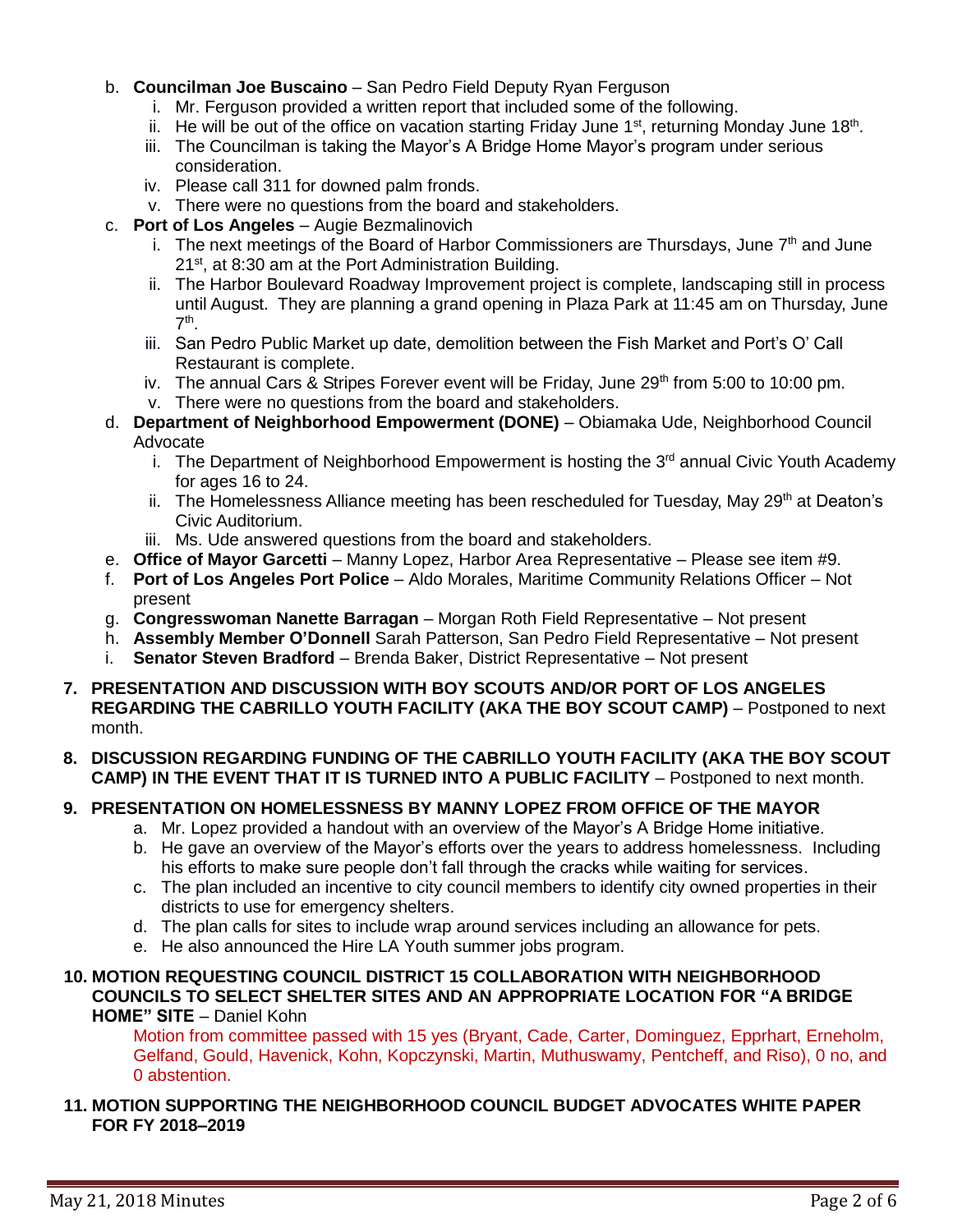Motion by **Bob Gelfand** to support the Neighborhood Council Budget Advocates White Paper for GY 2018-2019, second by **Dean Pentcheff**, passed with 7 yes (Carter, Erneholm, Gelfand, Havenick, Kohn, Muthuswamy, and Pentcheff), 3 noes (Dominguez, Epprhart, and Gould), 4 abstentions (Bryant, Cade, Kopczynski, and Riso), and 1 out of room (Martin).

- **12. CONSIDERATION OF COMMENTS ON THE CITY BUDGET (COUNCIL FILE 18-0600), TO FILE AS A COMMUNITY IMPACT STATEMENT** – item not addressed
- **13. MOTION TO ENDORSE PROPOSITION 68 (THE CALIFORNIA CLEAN WATER AND SAFE PARKS ACT) ON THE JUNE 5, 2018 BALLOT**

Motion from committee passed with 14 yes (Bryant, Cade, Carter, Dominguez, Epprhart, Erneholm, Gelfand, Gould, Havenick, Kohn, Kopczynski, Muthuswamy, Pentcheff, and Riso), 0 no, 0 abstention. and 1 out of room (Martin).

**14. MOTION TO APPROPRIATE \$5,000 AS A NEIGHBORHOOD PURPOSES GRANT TO HARRY BRIDGES INSTITUTE PRESENTING MUSIC BY THE SEA**

Motion from committee passed with 13 yes (Bryant, Cade, Carter, Dominguez, Epprhart, Erneholm, Gelfand, Gould, Havenick, Kohn, Kopczynski, Muthuswamy, and Pentcheff), 0 no, 0 abstention. and 2 out of room (Martin and Riso).

**15. MOTION TO RECOMMEND SECURITY FOR PUBLIC EVENTS** – Referred to Parks and Coastline **Committee** 

### **16. MOTION RECOMMENDING THAT THE CITY OF LOS ANGELES RESCIND THE BEACH CURFEW**

*Whereas* the California Coastal Commission mandates maximum public access to public beaches, and *Whereas* the City of Los Angeles implemented the curfew in 1989 without the state required Coastal Development Permit, and

*Whereas* the main issues expressed by stakeholders regard late night beach disturbances that are illegal whether or not a beach curfew exists, and

#### *Whereas* such issues can be addressed by increased enforcement;

*Therefore be it resolved that* the Coastal San Pedro Neighborhood Council supports rescinding the beach curfew.

**Motion** by **Mike Riso** to amend the motion as delineated above, second by **Robert Bryant**, passed with 11 yes (Bryant, Cade, Carter, Dominguez, Epprhart, Erneholm, Havenick, Kopczynski, Muthuswamy, Pentcheff, and Riso), 3 noes (Gelfand, Gould, and Kohn), and 1 abstention (Martin). **Motion** from committee as amended passed with 12 yes (Bryant, Cade, Carter, Dominguez, Epprhart, Erneholm, Havenick, Kohn, Kopczynski, Muthuswamy, Pentcheff, and Riso), 1 no (Gould), and 2 abstentions (Gelfand and Martin).

#### **17. MOTION RECOMMENDING THAT THE DEPT OF RECREATION AND PARKS WORK WITH THE TRUST FOR PUBLIC LAND TO SECURE FUNDING FOR REPAIRS AND UPGRADES TO THE SUNKEN CITY**

Motion from committee passed with 14 yes (Bryant, Cade, Carter, Dominguez, Epprhart, Erneholm, Gelfand, Gould, Havenick, Kohn, Kopczynski, Muthuswamy, Pentcheff, and Riso), 0 no, 0 abstention. and 1 out of room (Martin).

#### **18. COMMITTEE REPORTS**

- a. Budget & Finance Committee Chair Bob Bryant
	- i. The committee passed a motion to purchase new sound equipment, however, the motion did not get on the agenda. He requests that the board hold an emergency meeting to address this issue.
- b. Communications Committee Chair Shannon Ross Not present
- c. Emergency Preparedness and Public Safety Committee Chair Bob Gelfand
	- i. Has been attending Neighborhood Council Emergency Preparedness Alliance (NCEPA) meetings. The next meeting is this Saturday.
	- ii. The organizing committee for the September  $22<sup>nd</sup>$ , annual Congress of Neighborhoods had it's first meeting.
- d. Parks and Coastline & Sunken City Committees Chair Noel Gould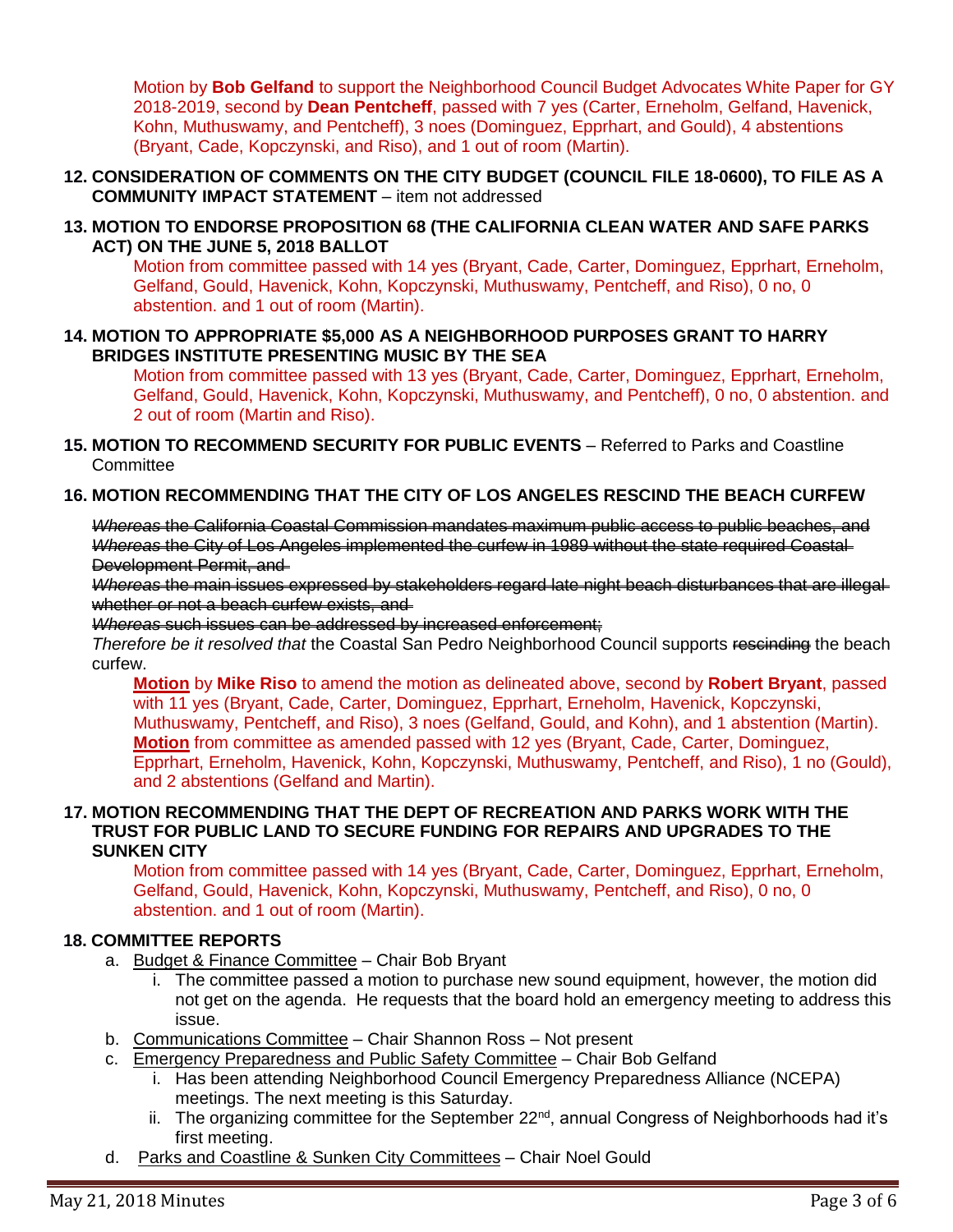- i. He has scheduled meetings through December.
- e. Planning and Transportation Committee Chair Mike Riso No new information
- f. Environment and Sustainability Committee Chair Anna Erneholm No new information
- g. Economic Development Committee No new information
- h. Homeless Committee Kathleen Martin, Chair Not present

# **19. TRESURER'S REPORT**

*Budget and Finance (Consent Calendar)*

- **20. APPROVAL OF MONTHLY EXPENDITURE REPORTS.** Motion from committee passed with 14 yes (Bryant, Cade, Carter, Dominguez, Epprhart, Erneholm, Gelfand, Gould, Havenick, Kohn, Kopczynski, Muthuswamy, Pentcheff, and Riso), 0 no, 0 abstention. and 1 out of room (Martin).
- **21. APPROVAL OF MONTHLY EXPENSES, INCLUDING APPROVAL OF TREASURER'S PAYMENT OF ALL RECURRING NEIGHBORHOOD COUNCIL EXPENSES INCLUDING (BUT NOT LIMITED TO) LLOYD STAFFING, THE MAILROOM, ANGELS GATE CULTURAL CENTER MEETING EXPENSES, VENDOR(S) FOR MEETING REFRESHMENTS, AND OFFICE SUPPLIES.**

Motion from committee passed with 14 yes (Bryant, Cade, Carter, Dominguez, Epprhart, Erneholm, Gelfand, Gould, Havenick, Kohn, Kopczynski, Muthuswamy, Pentcheff, and Riso), 0 no, 0 abstention. and 1 out of room (Martin).

### **22. APPROVAL OF FUNDING REQUESTS RECEIVED FROM COMMITTEES** – None

### **23. APPOINTMENT OF TWO BUDGET ADVOCATES (SEE ATTACHMENT E)** – None

**24. APPOINTMENT OF BOARD MEMBERS TO BE AUTHORIZED TO FILE NEIGHBORHOOD COUNCIL SPEAKER REQUEST FORMS AT MEETINGS OF THE BOARD OF HARBOR COMMISSIONERS** – to appoint all board members

> Motion by **Robert Bryant** to remand to the Rules and Bylaws Committee, second by **Bob Gelfand**, passed with 14 yes (Bryant, Cade, Carter, Dominguez, Epprhart, Erneholm, Gelfand, Gould, Havenick, Kohn, Kopczynski, Muthuswamy, Pentcheff, and Riso), 0 no, 0 abstention. and 1 out of room (Martin).

### **25. APPOINTMENTS OF OTHER COMMITTEE MEMBERS, COMMITTEE OFFICERS, AND OTHER BOARD REPRESENTATIVES**

- a. Steven Haug appointed to Planning and Transportation committee
- b. Bonnie Keilbach appointed to Sunken City Ad Hoc committee.
- c. June Smith appointed as Vice Chair of Sunken City Ad Hoc committee.

### **26. ANNOUNCEMENTS**

- a. Dean Pentcheff reported that the FDIR on the Peso del Mar landslide is still not out.
- b. Kathleen Martin appreciates the support of the Homelessness Committee.

### **27. PUBLIC COMMENT ON NON-AGENDA ITEMS** - None

**28. ADJOURNMENT**:The meeting was adjourned at 9:20 pm. The next regular meeting is June 18, 2018.

Respectfully submitted, Sheryl Akerblom for the Coastal San Pedro Neighborhood Council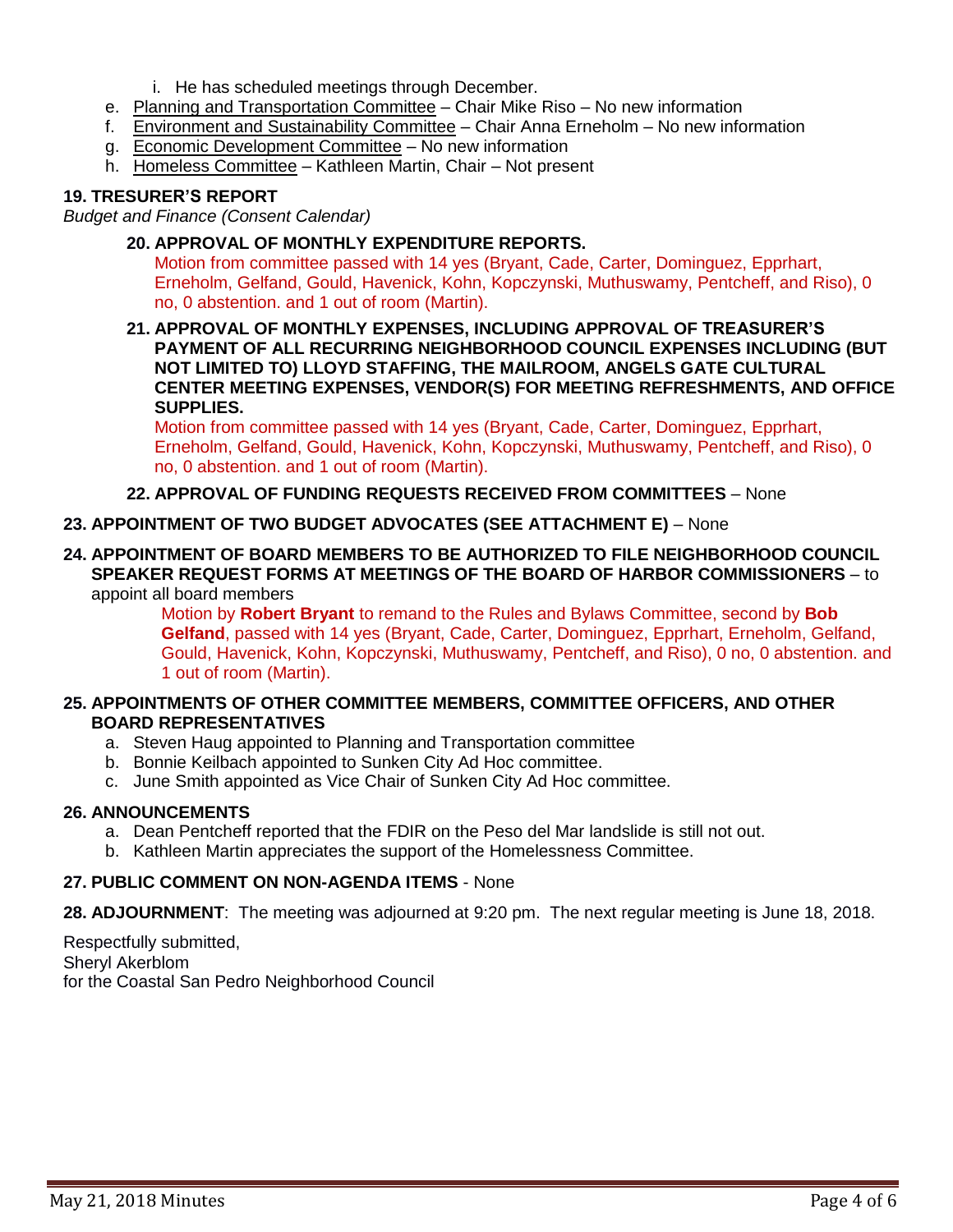# **10. Motion requesting Council District 15 collaboration with Neighborhood Councils to select shelter sites and an appropriate location for "A Bridge Home" site.**

### *Homelessness Committee*

*Whereas*, the Coastal San Pedro Neighborhood Council recognizes Mayor Garcetti's declaration and proposal for "Crisis and Bridge Housing Fund" to accelerate the construction of emergency shelters in Los Angeles;

*Therefore, be it resolved*, the Coastal San Pedro Neighborhood Council requests that Council District 15 (CD15) publically commit to timely site selection; and

*Be it further resolved*, the Coastal San Pedro Neighborhood Council requests that CD15 staff work with all seven (7) Neighborhood Councils of the Harbor Alliance of Neighborhood Councils and the Watts Neighborhood Council to select potential sites for this program before the funds become available in July; and

*Be it further resolved*, the Coastal San Pedro Neighborhood Council is committed to working with the other Neighborhood Councils of CD15 to identify and select the appropriate location for the "A Bridge Home" site.

*[See attachments: A. Mayor Garcetti's Crisis and Bridge Housing Fund; B. Homeless Lexicon; C. CD15 and Homeless Initiatives]*

### **11. Motion supporting the Neighborhood Council Budget Advocates' White Paper for FY 2018–2019.**

The Coastal San Pedro Neighborhood council supports the work of the Neighborhood Council Budget Advocates and their 2018 White Paper and approves the filing of a community impact statement for Council File 18-0600.

#### *[See NC Budget Advocates' White Paper at:*

*<http://ncbala.com/wp-content/uploads/2017/06/2018-White-Paper-complete.pdf> ]*

### 13. Motion to endorse Proposition 68 (the California Clean Water and Safe Parks Act) on the June 5, **2018 ballot.**

*Whereas*, California faces frequent and intense droughts, devastating wildfires, and growing challenges from climate change that threaten our water, parks, coastline, access to the outdoors, and natural resources; and

*Whereas*, Our water, parks, and outdoors are what makes California special, and we must safeguard our open spaces, access to our coast, natural areas, forests, and beautiful places where families hike, camp, swim and play; and

*Whereas*, Families in some underserved communities in California have water that is so contaminated that they cannot turn on the tap and get clean water to drink; and

*Whereas*, Many communities lack access to safe neighborhood parks for children to play and exercise; and

*Whereas*, A clean, reliable water supply is essential to the health of our families and strength of our economy, and supports an \$87 billion outdoor recreation and tourism industry that provides over 700,000 jobs; and

*Whereas*, It has been 15 years since California passed a bond to provide funding for natural resources; and

*Whereas*, Proposition 68 is a general obligation bond that invests \$4.1 billion in the coming years for some of California's most pressing water, parks, and natural resource needs; and

*Whereas*, Proposition 68 provides \$1.7 billion to ensure clean drinking water, prepare for the next drought, clean up groundwater, capture and recycle more water, and keep toxic pollutants out of California's rivers, lakes and streams that supply clean water; and

*Whereas*, Proposition 68 dedicates \$1.3 billion to create safe parks for every child, improve parks in neighborhoods with the greatest need, repair local and state park facilities, and restore and expand access to outdoor recreation throughout California; and

*Whereas*, Proposition 68 invests \$1.1 billion to protect California's natural resources to prevent wildfires, restore rivers, lakes, streams and natural areas, prevent toxic air pollution, address climate change, and protect our coastline to increase access to our coast and beaches; and

*Whereas*, All regions of the state will benefit from these investments with strict accountability to ensure funds will be spent efficiently and for intended purposes;